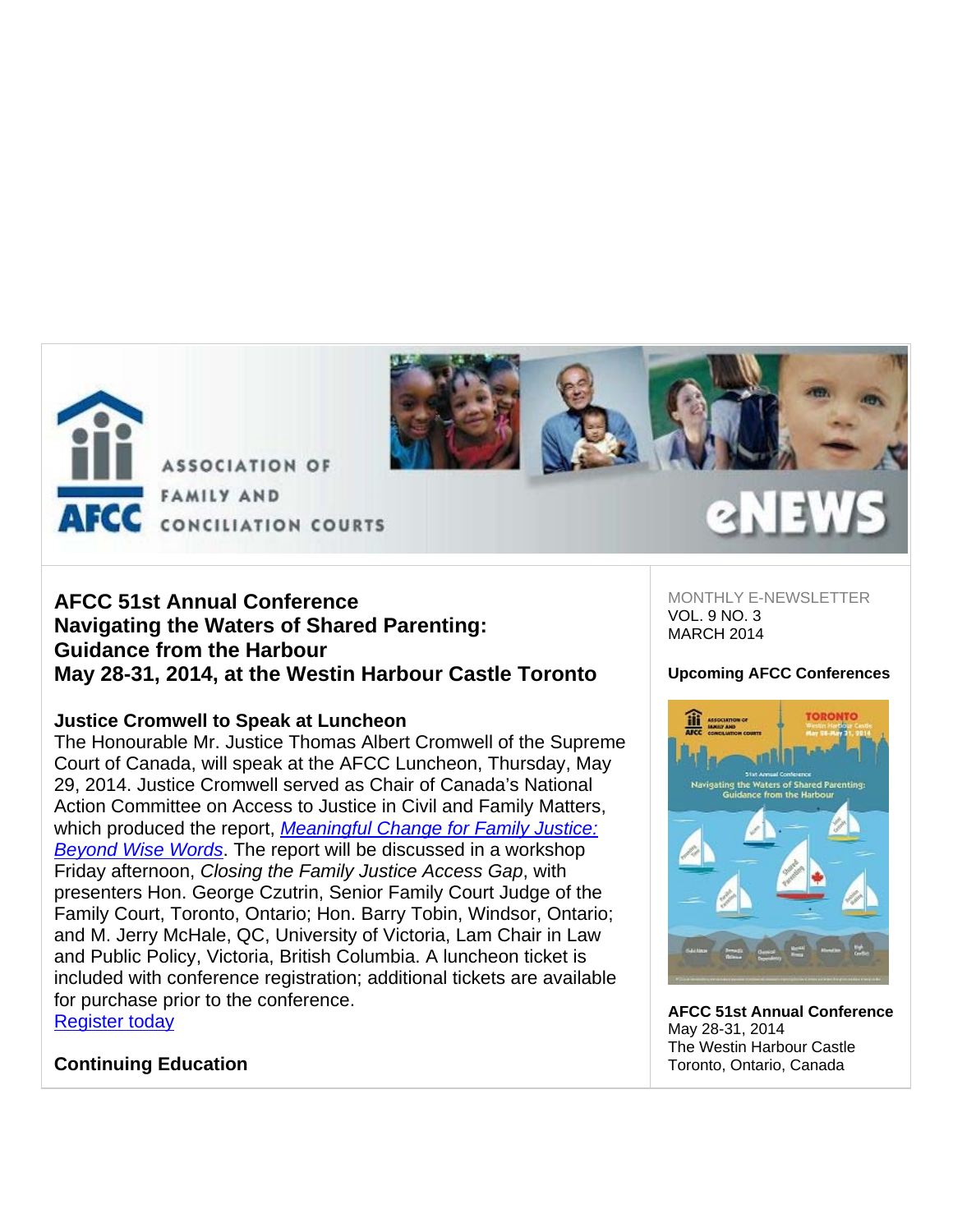Earn up to 20.75 hours of continuing education for psychologists, lawyers, counselors, social workers, mediators, custody evaluators and mental health professionals. AFCC will apply for specific approvals for Canadian practitioners. More information

## **Donate to the Silent Auction—Small Items Make a Big Difference!**

The AFCC Silent Auction is held each year as part of the annual conference and is a fun opportunity to support the organization's special projects and initiatives like the Shared Parenting Think Tank and the Domestic Violence in Child Custody Evaluations Task Force. You can help support these efforts by donating an item or attending the auction and bidding on items. Please consider donating small, easy-to-pack items or gift cards, many attendees are traveling by air. Enjoy the chance to relax and socialize before the annual banquet. Donation form

## **Exhibit Space and Advertising Opportunities Available**

Exhibiting and advertising at the AFCC annual conference are excellent ways to share your products and services with an interdisciplinary community of family law professionals. A limited number of exhibit spaces remain. If you cannot attend in person, registration packet inserts ensure your marketing piece reaches each attendee. Sponsorship opportunities are also available. More information

# **Reserve Hotel Rooms Today**

The Westin Harbour Castle offers views of Lake Ontario and Toronto's spectacular city skyline. It features a fitness center, indoor pool and roof-top tennis courts. The hotel is within a seven-minute walk from the Harbourfront Centre and Air Canada Centre; the bustling Toronto Eaton Centre, filled with shops, is less than one mile from the property. The AFCC room block is 88% sold—make your reservations today!

Online reservations

## **Help More Professionals Attend AFCC Conferences**

Our Annual Appeal to AFCC members to support the scholarship program is progressing, but we have not yet met our goal! We thank the members who have already donated for their generosity and urge those of you who have not yet contributed to do so today. Every gift puts us closer to the goal and allows the Resource Development Committee to award more scholarships to AFCC conferences.

## More information

### **Conference Diamond Sponsor**



## **Conference Platinum Sponsor**



#### **AFCC 11th Symposium on Child Custody Evaluations** November 6-8, 2014 La Cantera Hill Country Resort San Antonio, Texas Call for proposals

#### **AFCC 52nd Annual Conference**

May 27-30, 2015 Hilton New Orleans Riverside New Orleans, Louisiana

#### **AFCC Regional Training Conference**

November 5-7, 2015 Hyatt Regency Columbus Columbus, Ohio

### **AFCC 53rd Annual Conference**

June 1-4, 2016 Sheraton Seattle Hotel Seattle, Washington

## **AFCC 54th Annual Conference**

May 31-June 3, 2017 Sheraton Boston Hotel Boston, Massachusetts

**AFCC Chapter Annual Conferences**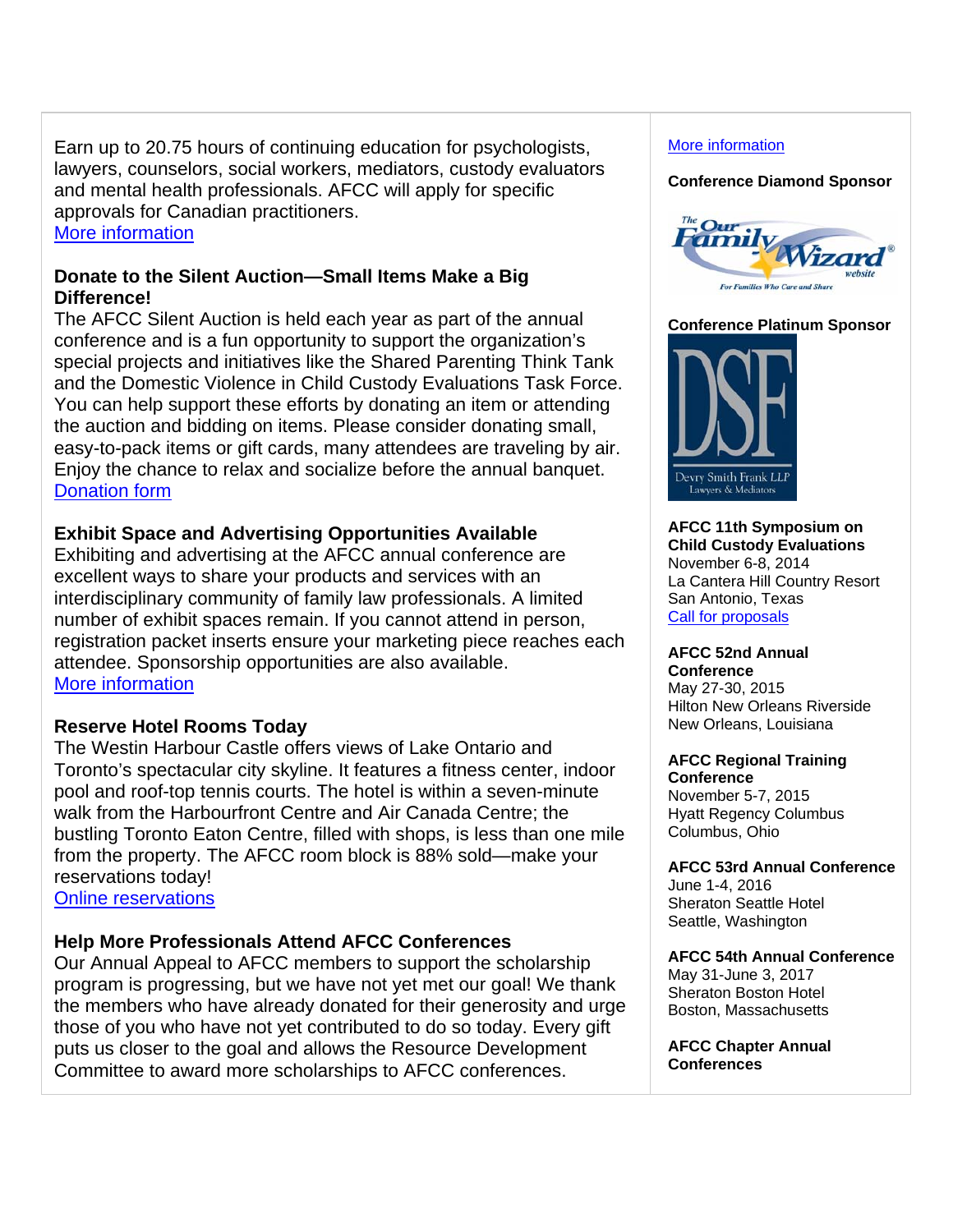## Donate today Thank you to 2013-2014 contributors

# **Ask the Experts**

## **Top Ten Tips When a Child is Resisting or Rejecting Contact with a Parent**

*By Robin Deutsch, PhD, Boston, Massachusetts, and Matthew Sullivan, PhD, Palo Alto, California* 

There are many factors to consider when a child resists or rejects contact with a parent. Here are some important expert tips to keep in mind when working families in this challenging situation. Read more

# **Member Profile**

## **Maria Cognetti, President, American Academy of Matrimonial Lawyers**

Maria Cognetti is an AFCC member and current President of the American Academy of Matrimonial Lawyers. She is the owner of Cognetti and Associates, a law firm practicing family law exclusively, and specializing in complex cases.

Read more

# **Submit a Proposal to Present a Workshop in San Antonio**

AFCC is accepting proposals for 90 minute workshop sessions to be presented at the 11th Symposium on Child Custody Evaluations, *Examining Unintended Consequences*, November 6-8, 2014, at the La Cantera Hill Country Resort in San Antonio, Texas. The Symposium is designed for custody evaluators, judges, lawyers, mediators and any professional who works with separating and divorcing families. The deadline to submit a proposal is May 12, 2014. More information

# **Family Court Review in Anywhere Article Format**

Wiley, publisher of *Family Court Review*, has created a new format for viewing digital journal articles. Give it a try by clicking "Enhanced Article (HTML)." Anywhere Article was created to give readers a more productive reading experience. The unnecessary clutter present in traditional HTML view is gone, the layout and sidebar allow the reader easily to look at references without losing their place on the page, and figures can be viewed in context. Perhaps best of all, Anywhere Article allows articles to easily be read on any device. The responsive HTML adapts to display appropriately on your desktop, laptop, tablet, or smartphone.

#### **New Jersey Chapter Annual Meeting**

*Dueling Experts in Custody Litigation* March 19, 2014, 6:00–9:00 pm Maggiano's Restaurant Bridgewater, New Jersey More information

### **Louisiana Chapter Annual Conference**

*Restructuring the Family: Incorporating Different Needs and Perspectives into Your Practice* March 27-28, 2014 Hampton Inn & Suites New Orleans, Louisiana More information

## **Massachusetts Chapter**

**Annual Conference** March 28, 2014 Regis College Weston, Massachusetts More information

#### **Missouri Chapter Annual Conference**

with M.A.R.C.H. Mediation *Differentiating Intimate Partner Violence* April 3-4, 2014 Sheraton St. Louis City Center Hotel St. Louis, Missouri More information

### **Australia Chapter Annual Conference**

*Children as a Starting Point: Assessing Families for Family Law Disputes* August 15, 2014 Grand Hyatt Melbourne, Australia More information

**Join AFCC**  Are you a member? Join or Renew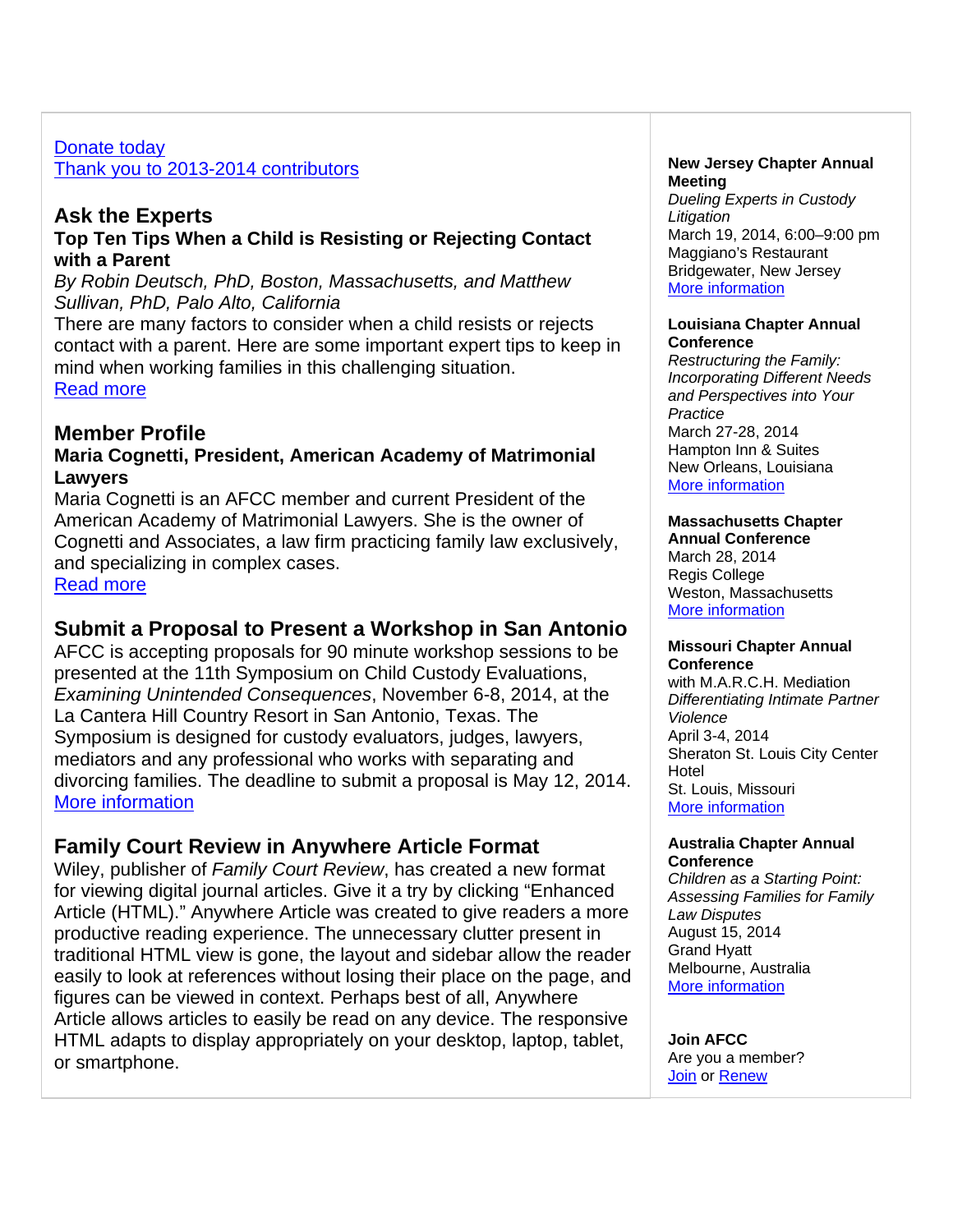## Members, log in to try it Learn more

# **Member News**

*Parenting Coordination: A Practical Guide for Family Law Professionals*, by **Debra K. Carter**, Bradenton, Florida, will be translated to Italian by publisher Franco Angeli.

**Bruce P. Matez**, Cherry Hill, New Jersey, was recently interviewed about mediation and divorce as alternatives to divorce litigation on the program Mind, Body, Spirit, which airs on Talk Exchange Radio (WTER), a business internet radio show broadcasting from South Jersey.

# **Article of Interest**

# **How Anti-Poverty Programs Marginalize Fathers**

*By Elizabeth Stuart, The Atlantic* Based on decades-old stereotypes that unmarried dads are "deadbeats," the majority of welfare programs almost exclusively serve women and children.

Read more

# **Family Law in the News**

**San Diego Superior Court to Offer 'One Day Divorce' Option** *By Monica Garske, courtesy of NBC 7 San Diego*

Filing for divorce can be a lengthy process, but a new program set to begin Saturday at the San Diego Superior Court is promising to help eligible ex-couples complete a simple divorce in only one day. The "One Day Divorce" pilot program officially goes live Mar. 1 at San Diego's Downtown Family Court. Read more

**'Urgent Crisis' Facing BC Family Law Services**

*By Kim Pemberton, courtesy of the Vancouver Sun* A women's advocacy group is proposing two pilot projects to address an 'urgent crisis' in family law services caused by cuts to legal aid over the past decade. Read more

AFCC offers member benefits that promote excellence in practice.

View member benefits

### **AFCC Chapters**

Network and share your interdisciplinary view of family court matters on a local level. There are currently chapters in the following states and provinces:

**Australia Alberta Arizona California Colorado Connecticut Florida Illinois Indiana Louisiana Massachusetts Minnesota Missouri New Jersey New York Ontario Oregon Texas Washington Wisconsin**  Add an AFCC Chapter to your membership

**AFCC Networks** 

New Zealand

### **Ask the Experts**

Is there a topic you would like to see covered by an AFCC Ask the Experts piece? Email your suggestion

### **About AFCC eNEWS**

Readers are welcomed and encouraged to forward this enewsletter to interested colleagues.

The opinions expressed in articles published or linked to in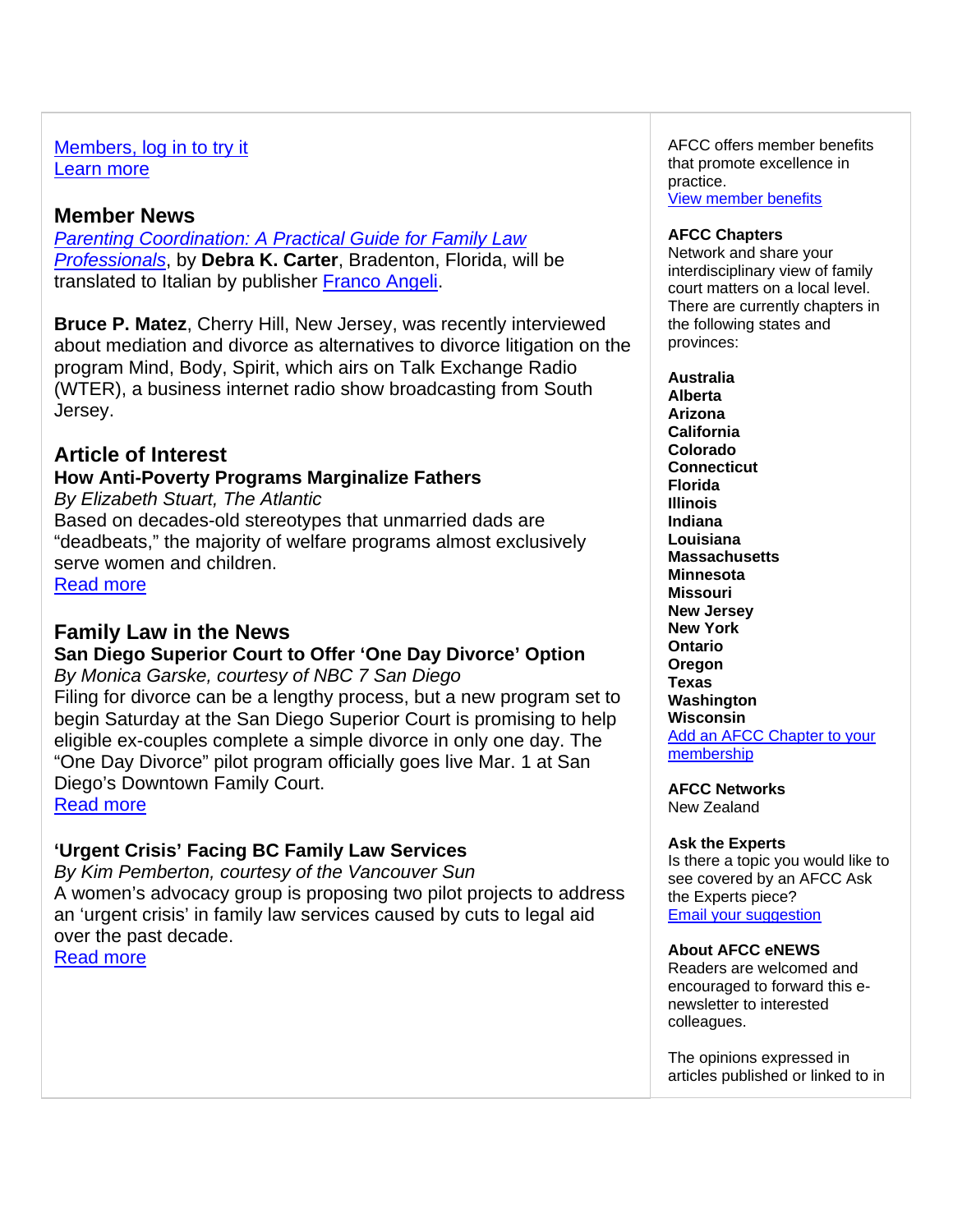the *AFCC eNEWS* are those of the authors and do not necessarily reflect the positions of the Association of Family and Conciliation Courts.

#### **Editor:**

Erin Sommerfeld editor@afccnet.org



#### **Unsubscribe**

AFCC 6525 Grand Teton Plaza Madison, WI 53719 Phone: 608-664-3750 Fax: 608-664-3751 afcc@afccnet.org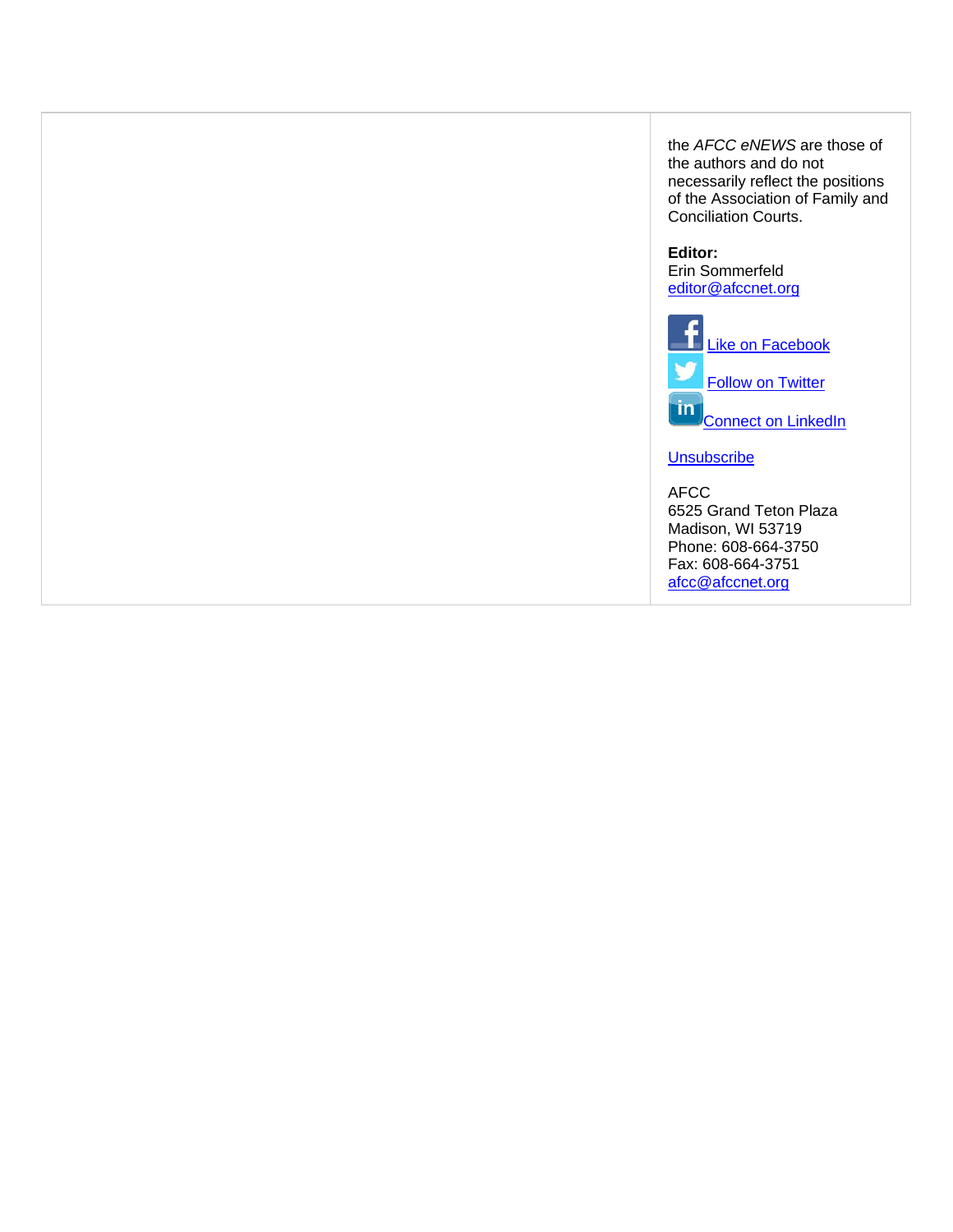

#### **Continuing Education Credits AFCC 51st Annual Conference Navigating the Waters of Shared Parenting: Guidance from the Harbour May 28–31, 2014, Westin Harbour Castle**

Earn up to 20.75 hours of continuing education for psychologists, lawyers, counselors, social workers, mediators, custody evaluators and mental health professionals.

AFCC will provide a certificate of conference attendance for a processing fee of \$15 for members and \$20 for non-members. The certificate will verify attendance at conference sessions and may be used to apply for continuing education credits with the registrant's accrediting institution. A complete list of conference sessions eligible for continuing education credits will be available at the AFCC registration desk.

**Psychologists**: AFCC is approved by the American Psychological Association to sponsor continuing education for psychologists. AFCC maintains responsibility for the program and its content. The program is eligible for up to 20.75 hours of continuing education for psychologists.

#### **Mental Health Professionals**:

Continuing education approval from the National Association of Social Workers (NASW) for up to 20.75 CE credits will be applied for; however, individuals will need to verify approval with their credentialing or licensing boards.

AFCC is approved by the California Board of Behavioral Sciences to offer continuing education for MFT and LCSW professionals in California, PCE #4630. The pre-conference institutes provide 6 hours and the conference program provides up to 14.75 hours toward continuing education required by BBS.

AFCC is an NBCC-Approved Continuing Education Provider (ACEP™) and may offer NBCC-approved clock hours for events that meet the National Board of Certified Counselor requirements. The ACEP is solely responsible for all aspects of the program. Up to 20.75 hours may be earned.

**Mediators**: All conference sessions are eligible for continuing education units through the Association for Conflict Resolution.

**California Custody Evaluators and Mediators**: Applications will be submitted to the Judicial Council of California, Administrative Office of the Courts.

**Ontario Lawyers**: An application will be submitted to the Law Society of Upper Canada to accredit the educational program content for professionalism hours (Continuing Professional Development, or CPD) for lawyers.

**US Lawyers**: An application for accreditation of continuing legal education activity will be submitted to Vermont. US Lawyers may use the certificate of attendance to apply to their individual state for credit.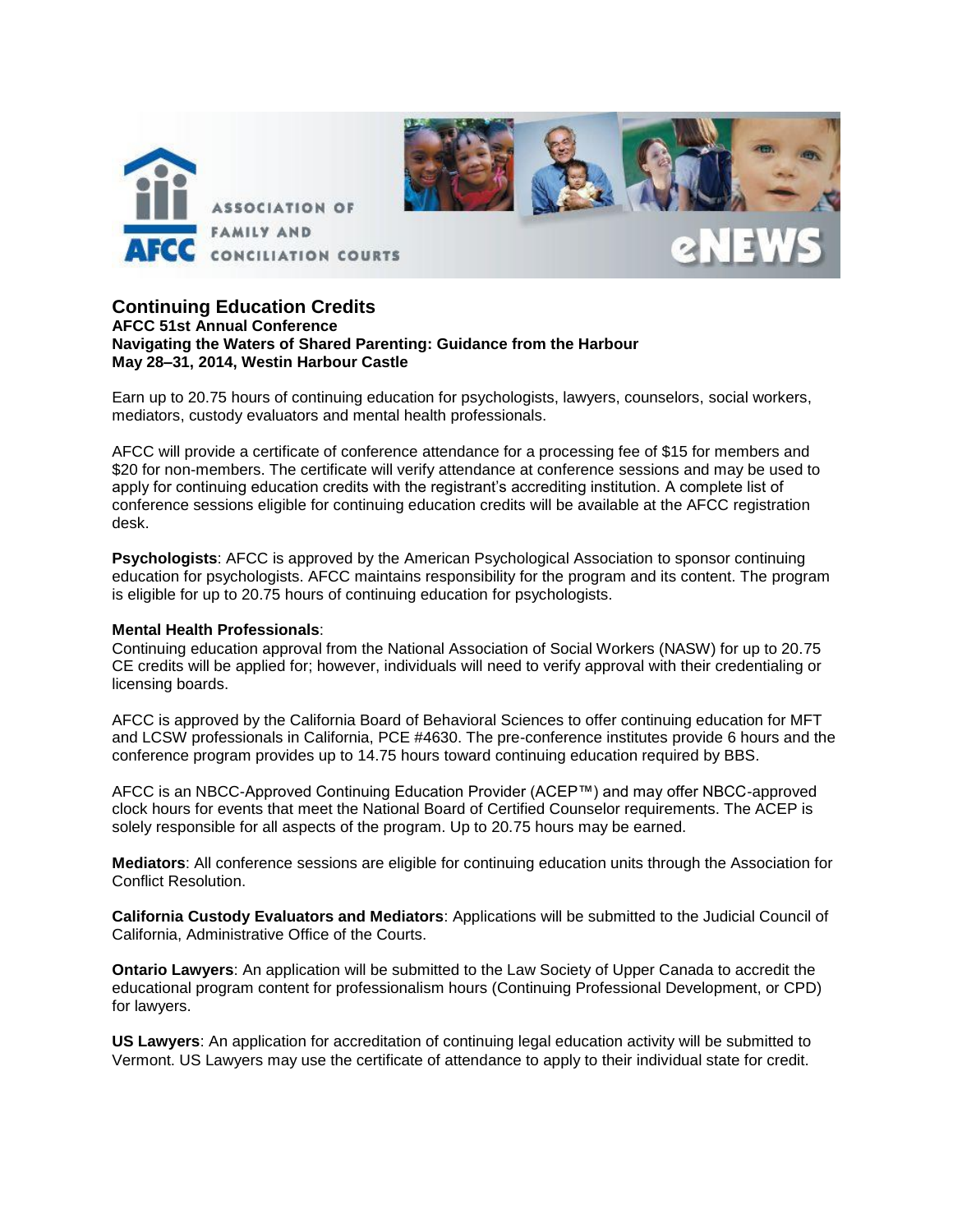

## **Ask the Experts**

 $\overline{a}$ 

**Top Ten Tips When a Child is Resisting or Rejecting Contact with a Parent** *By Robin Deutsch, PhD, Boston, Massachusetts, and Matthew Sullivan, PhD, Palo Alto, California*

1. It is uncommon that a case presented as "alienation" or "parental alienation syndrome" involves just one dynamic that contributes to the child's response to the targeted parent. A dichotomous conceptualization that characterizes the situation as either alienation or estrangement is rarely accurate or helpful to develop effective interventions. The most common case might be called a "hybrid case" and must be understood from a family system's perspective.

2. Always evaluate systemically. Consider child development, history of the parentchild relationships, parental abuse, parenting problems, the effects of highly conflictual co-parenting, and other contextual factors (ongoing litigation, financial issues, the impact of extended family, etc.).

2a. Reunification with the non-custodial parent is not the primary goal of intervention, but a by-product of individual and relationship work with family members.

3. Clear and specific court orders for parental access and intervention are necessary but not sufficient for effective intervention.

3a. Mandate information exchanges and joint decision-making between parents who share legal custody, regardless of the physical custody timeshare (even if no contact is occurring with a rejected parent).

4. Professionals involved cannot mirror the conflicted process of the family system: the likelihood that intervening professionals will become aligned in the polarized dynamics of the family system can only be avoided by collaborative professional work supported by structures that allow information sharing and the coordination of the team's treatment. Ongoing adversarial legal processes tend to be detrimental to successful outcomes.

5. Any mental health professional in the community won't do. Professionals who work in these cases need to have specialized experience and skill. See the *[AFCC](http://www.afccnet.org/Portals/0/PublicDocuments/Guidelines/Guidelines%20for%20Court%20Involved%20Therapy%20AFCC.pdf)  [Guidelines for Court Involved Therapy](http://www.afccnet.org/Portals/0/PublicDocuments/Guidelines/Guidelines%20for%20Court%20Involved%20Therapy%20AFCC.pdf)<sup>1</sup>* , professional practice guidelines for mental health professionals working with these cases.

 $1$  The Guidelines for Court-Involved Therapy are the product of the Court-Involved Therapist Task Force, appointed in 2009, by then AFCC President Robin Deutsch. Matthew Sullivan and Hon. Linda S. Fidnick served as the co-chairs of the task force.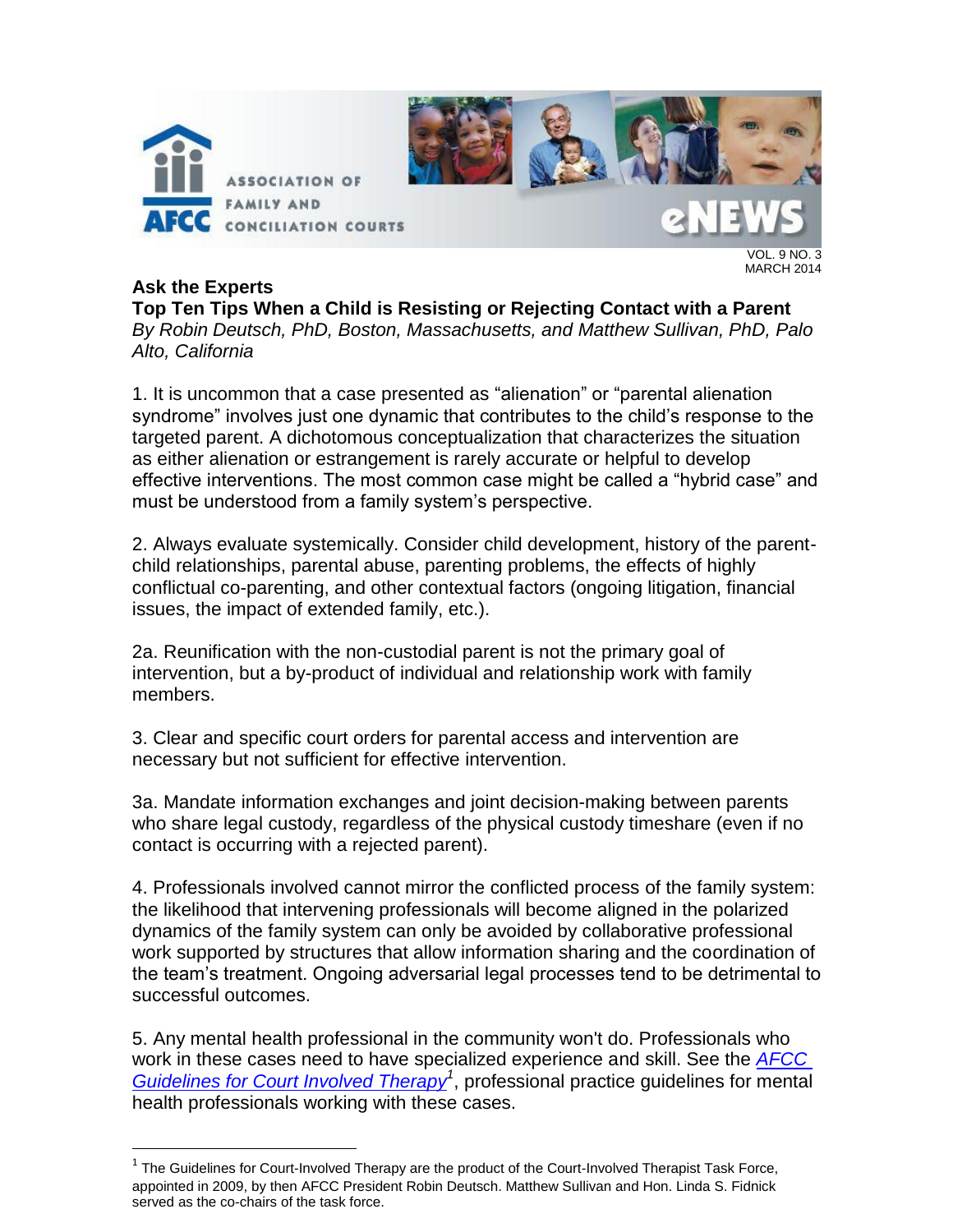6. Custody change requires risk analysis and should not be a punitive measure or based only on the evidence of a parent engaging in alienation.

7. An ounce of early intervention when there is evidence of a child resisting visitation (or even before the child begins resisting) is worth a pound of legal and mental health intervention when these problems become entrenched.

8. Parenting coordination is almost always a necessary role for case management in these cases, unless the judicial officer is willing and able to intensively manage the case.

9. Some coercive court authority is often needed to support compliance with treatment and access orders. The favored parent and child are rarely motivated to comply with orders that support reunification, and a coercive component to interventions (i.e., the risk of court sanctions) is often necessary for progress to occur in these cases.

10. In the most entrenched cases, after reunification interventions have failed, sometimes the least detrimental alternative is a well-prepared intervention that provides the rejected parent an opportunity to give the child a "parting message." This message explains that the parent will let go of continued efforts to reconnect for the moment, but allows them the opportunity to express their love and commitment to the child with an open door in the future.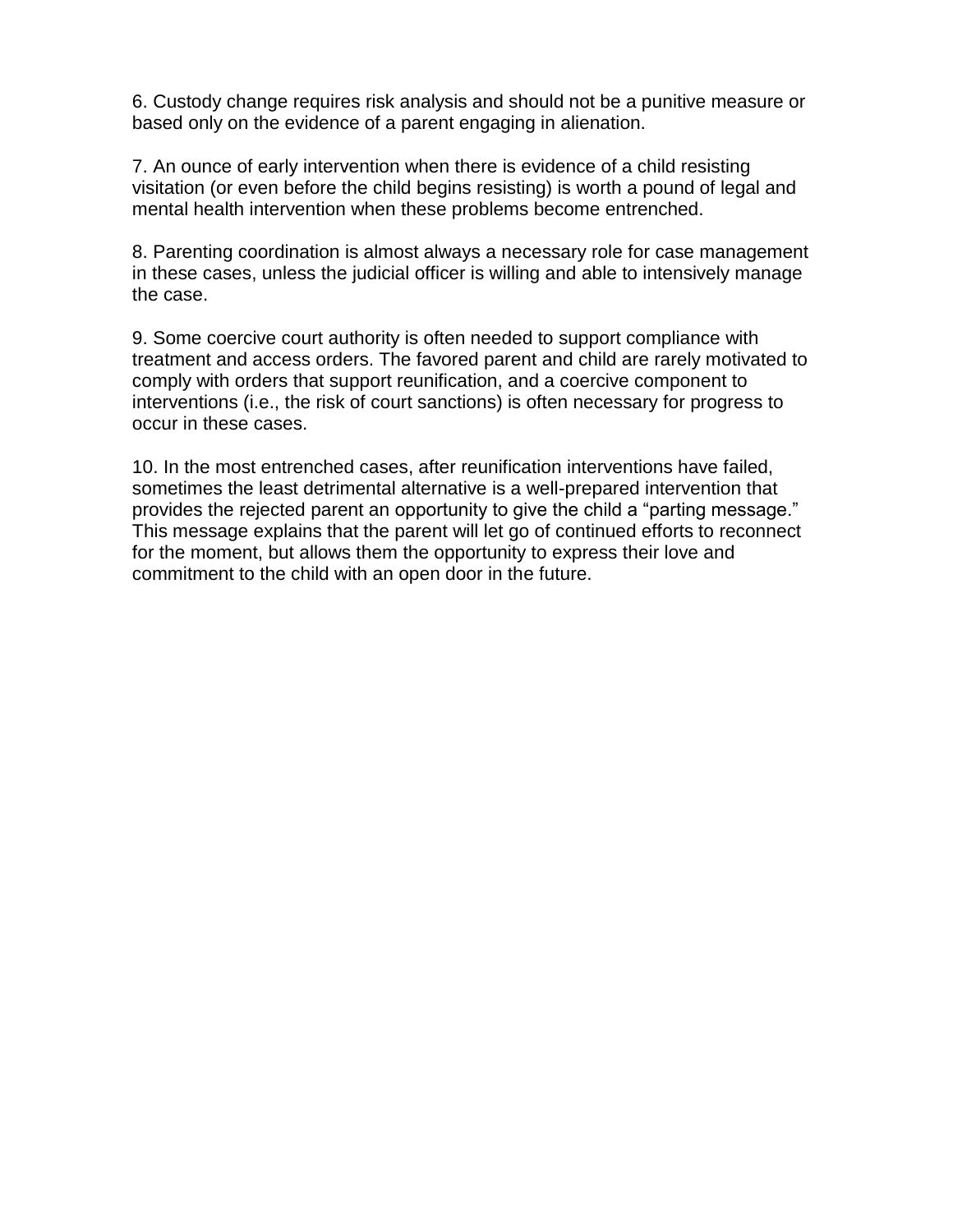



An interdisciplinary and international association of professionals dedicated to improving the lives of children and families through the resolution of family conflict.

#### **Scholarship Fund Contributors 2013-2014**

**Diamond (\$1,000–\$4,999)** Doneldon Dennis Mary Ferriter Peter Salem and Iris Shasha

#### **Platinum (\$500–\$999)**

AFCC Arizona Chapter AFCC Colorado Chapter AFCC Massachusetts Chapter AFCC Ontario Chapter Annette Burns Barbara Fidler Emile and Josie Kruzick Kathleen McNamara Mindy Mitnick Arnold Shienvold Robert Smith Philip and Ruth Stahl Hugh Starnes

### **Gold (\$250–\$499)**

AFCC Minnesota Chapter AFCC New York Chapter AFCC Wisconsin Chapter Karen Adam Richard Altman Nicholas Bala Andrea Clark Dianna Gould-Saltman R. John Harper Beth Painter Harrington Grace Hawkins Arline Rotman Andrew and Debra Schepard Mary Ann Stokes Matthew Sullivan and Sherry Cassedy

### **Silver (\$100–\$249)**

Joanne Baitup Liz Baker Aza Butler

*Silver, continued* Beth Crawford George Czutrin Peter Douglas William Eddy Donna Feinberg Linda Fieldstone Garry Foster Susan Gallagher Lesley Goldsmith Donald Gordon Jacqueline Hagerott Burton Hochberg Pamela Holmes William Howe Leslye Hunter Jason Kemp Phyllis Kenney William and Chouteau Levine Shan-Hwa Liang Harold Mayerson Eileen McCarten Martha McCarthy Denise McColley Douglas McNish Jack Moring Linda Norris Gail Perlman Tracye Polson Marsha Pruett Ian Russ Allen Ryen Nancy Satenberg Jeannette Savoie John Scialli Robyn Sexton Karen Shields Arnold Swartz Robin Timme Mary Anne Trause Nancy Ver Steegh Jeffrey Wittmann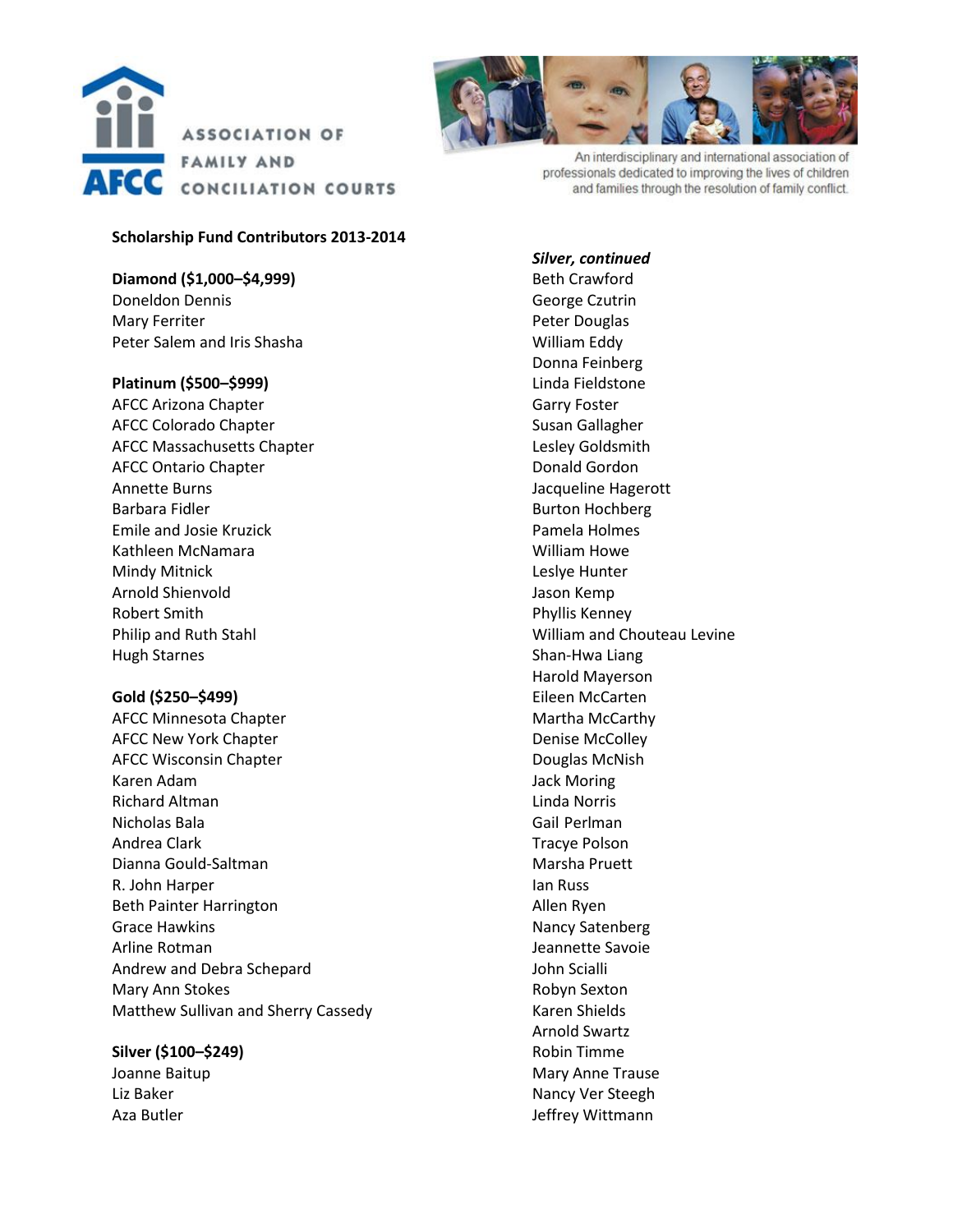



An interdisciplinary and international association of professionals dedicated to improving the lives of children and families through the resolution of family conflict.

#### **Bronze (\$50 –\$99)**

Christopher Babbitt Ida Bianchi Richard Callahan Stephen Carter Louis Cohen Gary Direnfeld Gregory Firestone Lydia Gross Kamerlink Joan B. Kell y Pamela Ludolph James McLaren Jennifer Neoh JD Nichols Alastair Nicholson C. Eileen Pruett Isolina Ricci Janice Rosa Ian Russ Edward Silverman Cheryl Simes Erin Sommerfeld

#### **Contributor**

Robert Ackley Ronnie Beach Janice Black Judith Bowman Michael Bradsha w Margaret Brinig Martin Brown Elizabeth Buie Andrea Caster Ana Gabriela Costa David DeGarmo Dante Dionne Dawn Doray Alice Doyle Talia Eisenstein Samuel Ferrara Shannon Fitzpatrick Karen Fraiberg Lynn Gaffigan

#### *Contributor, continued*

Rory Hardy Bea Hayes Mary Kae Heller Lori Hellum Roy Jahchan Enrique Koenig Jonathan Krell Ann Leppanen Bernard Mayer Terrance McNicholas Sharon Melloy Debbie Montes Marsha Pruett Barbara Rath Heather Rehil -crest Margaret Rosenbaum Lynn Rosenfield Mary Ann Rowe Christina Sadowsk i Steven Shaver Janice Tempey -Wolf Carmina Tessitore Nick Tessler Michele Tipple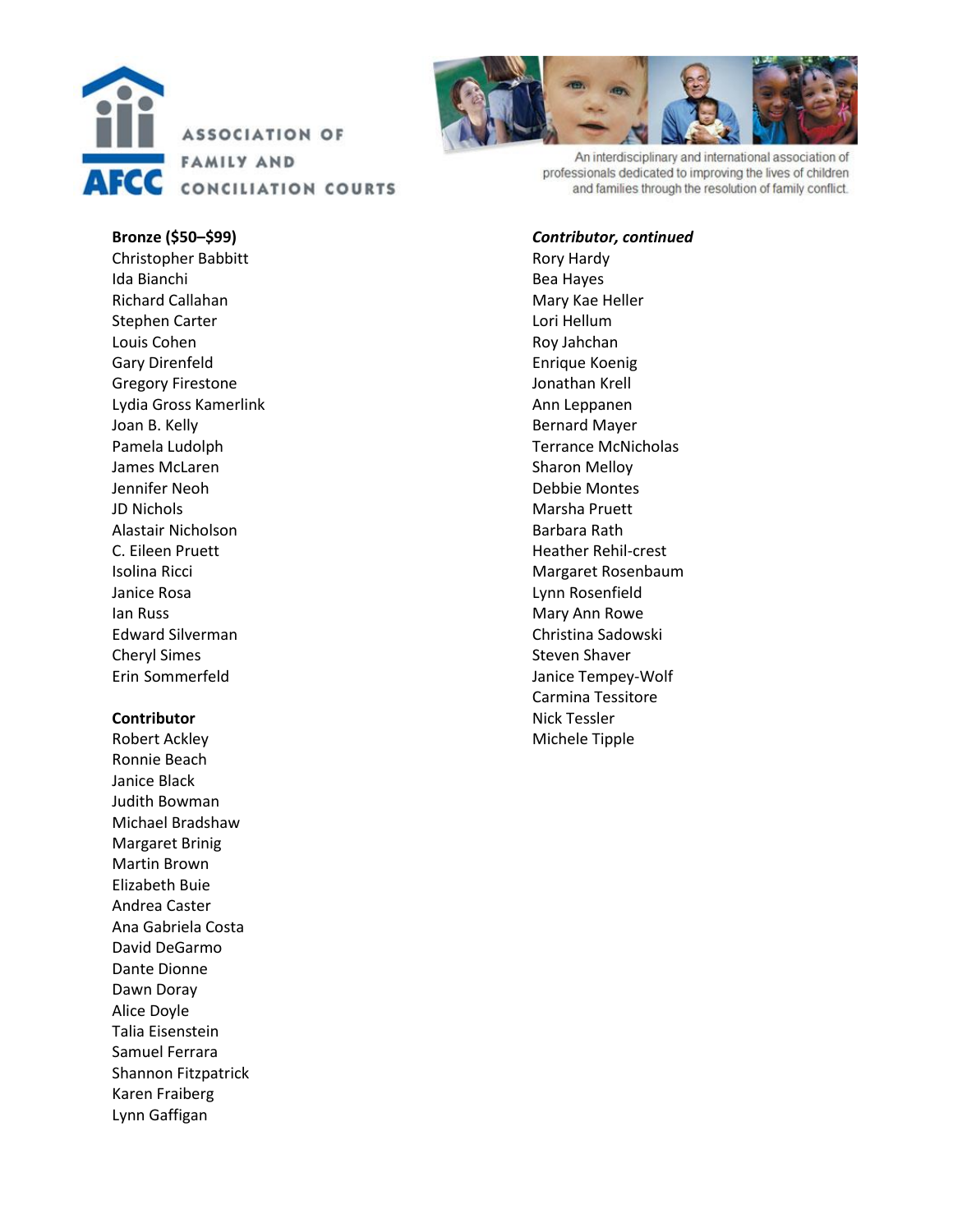

## **Member Profile**

*Maria Cognetti, President, American Academy of Matrimonial Lawyers Camp Hill, Pennsylvania*



Maria Cognetti is an AFCC member and current President of the American Academy of Matrimonial Lawyers. She is the owner of Cognetti and Associates, a law firm practicing family law exclusively, and specializing in complex cases.

## **What does your current work entail?**

As President of AAML, I am in charge of the daily goings-on of all the committees, planning three executive committee meetings, planning two annual meetings (one of which was earlier this month in Cancun), overseeing the important work of the treasurer, being available for the executive director and staff, being the point person for all media requests for interviews and appearances, and generally putting out fires.

As owner of Cognetti and Associates, I oversee a staff of two other attorneys, one or two paralegals, two secretaries, an office manager and two part timers. I am the person primarily responsible for bringing new clients in the door, and overseeing the work of the attorneys and paralegals. Oh, and I practice law while doing the above two jobs!

## **How did you become interested family law?**

To be honest, I started out wanting to be a tax attorney. I never had a thought of spending most of my time in a courtroom. As fate would have it, the first two firms I worked at were solos and they had no desire to do family law work. Having a degree in psychology and wanting to be more involved with numbers, the move to family law seemed like a reasonable compromise. It only took about six months to determine that I had found my niche.

## **What advice would you give to someone new to family law?**

Since I do not believe that everyone is cut out for family law I suggest that, whenever possible, find a way to do a clerkship with a family law firm before deciding on it as a career. When you look at areas such as custody, being a full-time family law attorney can clearly have its gut wrenching moments.

## **What are the greatest challenges you see in family law now?**

Each area of family law is changing on a monthly, if not weekly, basis. Each time a new higher court case ruling comes down, the practitioner must know and absorb how the opinion in that case affects any similar case on that attorney's desk.